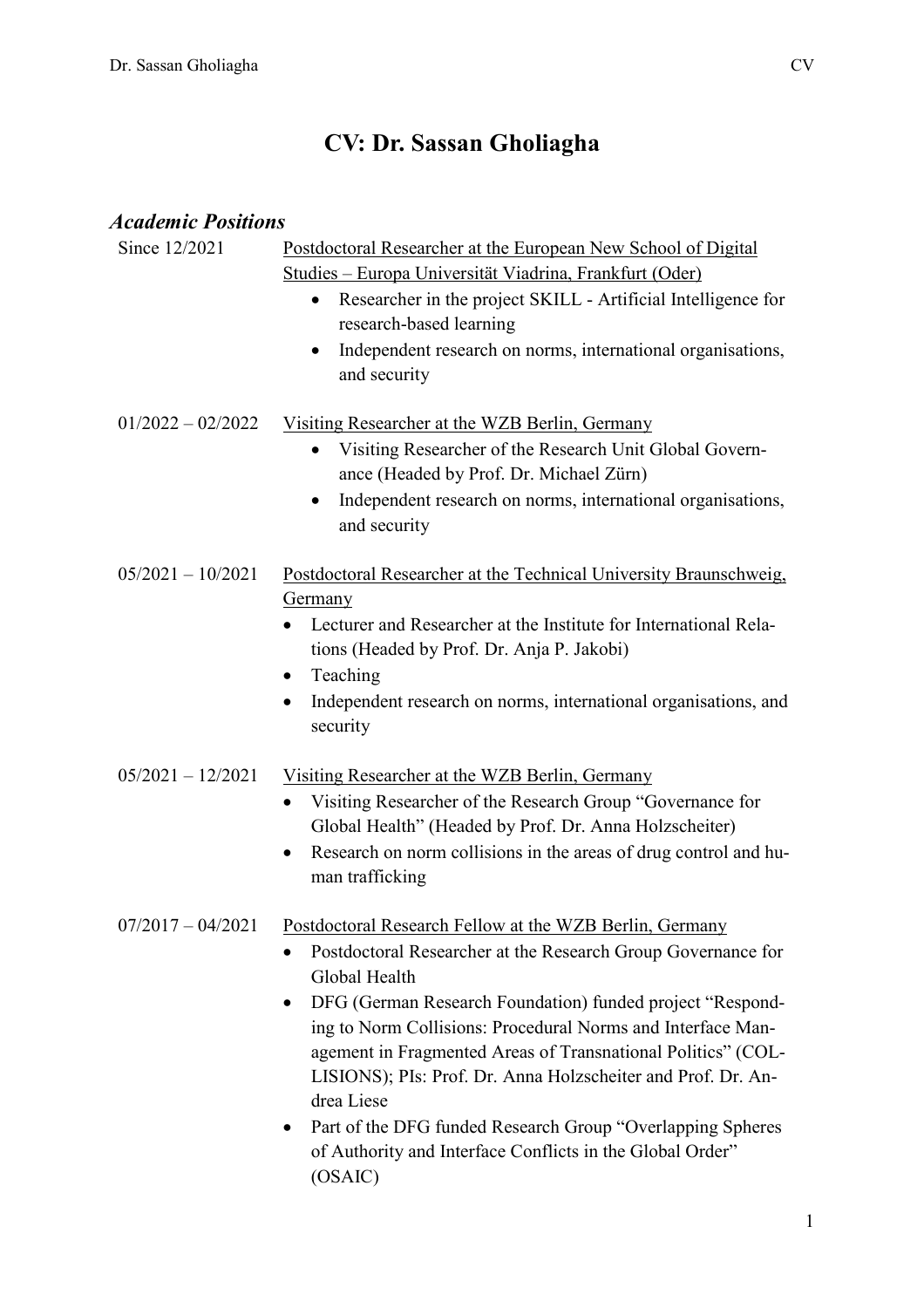| $04/2010 - 06/2017$                                          | Researcher at University of Hamburg, Germany<br>Postdoctoral Lecturer at the University of Hamburg, Germany<br>$(02/2017 - 06/2017)$<br>Managing Editor for Global Constitutionalism - Human Rights,<br>Democracy and the Rule of Law (an interdisciplinary, interna-<br>tional peer-reviewed journal, published with Cambridge Univer-<br>sity Press) (04/2010-09/2016)<br>PhD Student and coordinator of a funding application for a Re-<br>$\bullet$<br>search Unit (Forschungsgruppe) at the University of Hamburg<br>on "Constitutionalism Unbound: Contested Narratives of Global<br>Constitutionalisation" $(06/2015 - 06/2016)$<br>PhD student and Researcher at the Chair of Political Science, es-<br>$\bullet$<br>pecially Global Governance (Prof. Antje Wiener, PhD)<br>$(04/2010 - 04/2016)$ |
|--------------------------------------------------------------|------------------------------------------------------------------------------------------------------------------------------------------------------------------------------------------------------------------------------------------------------------------------------------------------------------------------------------------------------------------------------------------------------------------------------------------------------------------------------------------------------------------------------------------------------------------------------------------------------------------------------------------------------------------------------------------------------------------------------------------------------------------------------------------------------------|
| $04/2004 - 09/2008$                                          | Student Assistant and Tutor at the University of Osnabrück<br>Student Assistant to Prof. Dr. Rainer Eisfeld<br>$\bullet$<br>Student Assistant to Prof. Dr. Jörg Glombowski<br>$\bullet$<br>Student Assistant to Prof. Dr. Ralf Kleinfeld<br>Student Assistant to Prof. Dr. Helmut Voelzkow<br>$\bullet$<br>Tutor for undergraduate seminars in political science and<br>$\bullet$<br>European studies                                                                                                                                                                                                                                                                                                                                                                                                      |
| <i><b>Academic Qualifications</b></i><br>$04/2010 - 08/2016$ | PhD in Political Science from the University of Hamburg.<br>Title: "The Humanization of international relations: Prose-<br>$\bullet$<br>cution, Protection, and Killing"<br>Committee: Prof. Antje Wiener, PhD, FAcSS; Prof. An-<br>thony F. Lang Jr., PhD; Prof. Markus Kornprobst, PhD;<br>Prof. Dr. Susanne Krasmann<br>Grade: summa cum laude                                                                                                                                                                                                                                                                                                                                                                                                                                                          |
| $09/2008 - 11/2009$                                          | M. A. Diplomacy, Law, and Global Change. Coventry Univer-<br>sity, UK.<br>Topic of M.A. Thesis: "The Responsibility to Protect:<br>Tracing the Process of an Emerging Norm"<br>Supervisor: Dr. Simon Massey<br>Grade: with Merit                                                                                                                                                                                                                                                                                                                                                                                                                                                                                                                                                                           |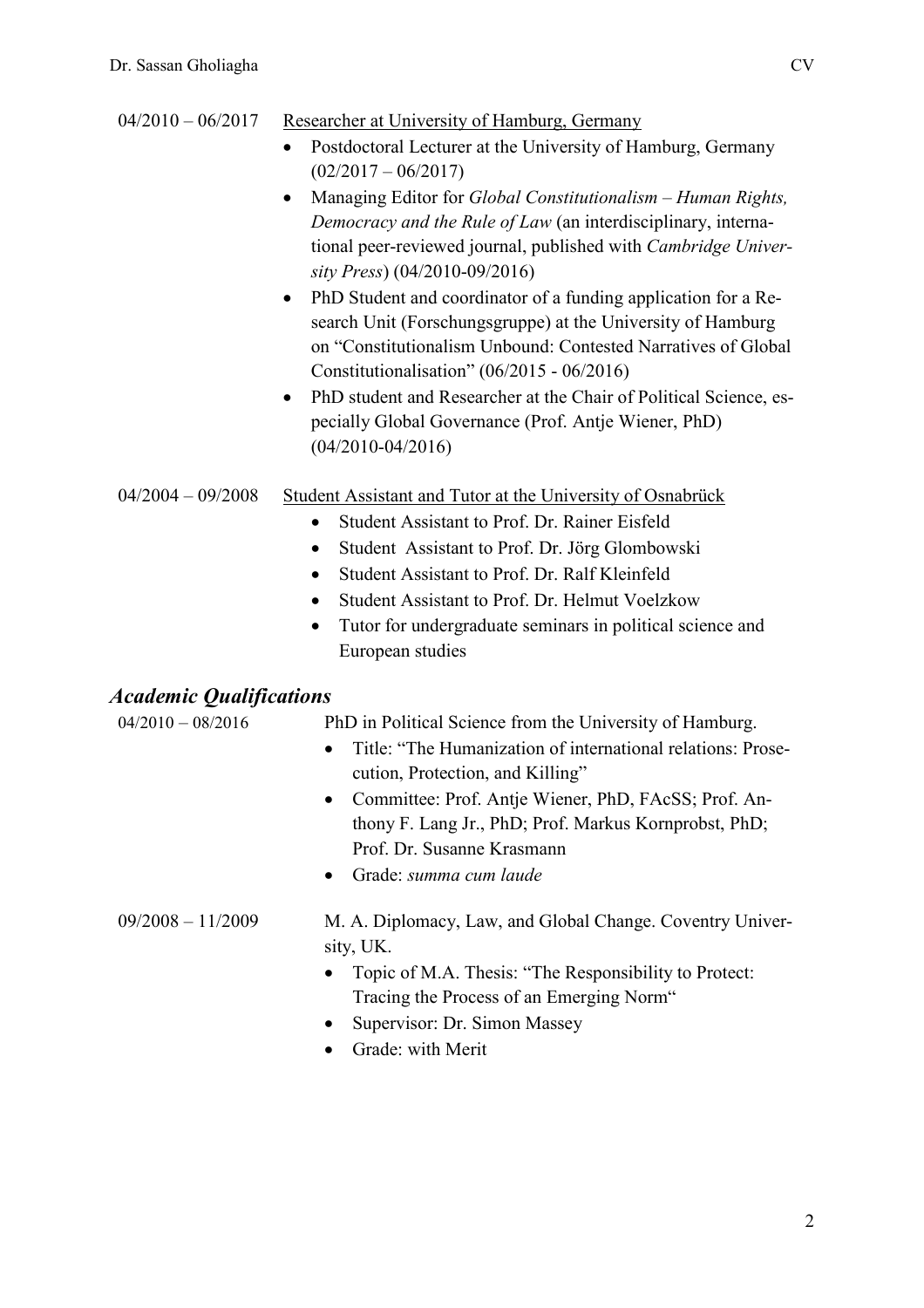| $10/2006 - 12/2008$      | M.A. Democratic Governance and Civil Society. University of<br>Osnabrück, Germany<br>Grade: 1,4<br>Topic of M.A. Thesis: "Eliten der Transnationalen Zivilge-<br>$\bullet$<br>sellschaft - Eine Untersuchung am Beispiel des Wirt-<br>schafts- und Sozialrates der Vereinten Nationen (ECO-<br>SOC)"<br>Supervisor: Prof. Dr. Ralf Kleinfeld and Prof. Dr. Helmut<br>$\bullet$<br>Voelzkow. Grade: 1,5 |
|--------------------------|--------------------------------------------------------------------------------------------------------------------------------------------------------------------------------------------------------------------------------------------------------------------------------------------------------------------------------------------------------------------------------------------------------|
| $10/2003 - 12/2006$      | B.A. Social Sciences. University of Osnabrück, Germany.<br>Grade: 1,7<br>$\bullet$<br>Topic of B.A. Thesis: "Rüstungsbegrenzung und Rüs-<br>tungskontrolle im Kalten Krieg am Beispiel von SALT II-<br>Eine spieltheoretische Analyse"<br>Supervisors: Prof Dr. Jörg Glombowski and Dr. Patricia<br>$\bullet$<br>Bauer<br>Grade: 1,3                                                                   |
| <b>Experience Abroad</b> |                                                                                                                                                                                                                                                                                                                                                                                                        |
| $09/2008 - 09/2009$      | Postgraduate Degree at Coventry University, UK                                                                                                                                                                                                                                                                                                                                                         |
| $07/2001 - 12/2002$      | Exchange Student with the German Youth for Understanding<br>Committee in Christchurch, New Zealand                                                                                                                                                                                                                                                                                                     |

## *Third-Party Funding*

#### *Workshop Organisation and Teaching*

- 2011 16.000  $\epsilon$  University of Hamburg / Graduate School of the Faculty of Business, Economics and Social Science: Workshop-Series on qualitative research (together with six colleagues)
- 2011 3.550  $\epsilon$  University of Hamburg: Budget to integrate e-learning into teaching at the Chair of Political Science, especially Global Governance
- 2010 2.400  $\epsilon$  University of Hamburg: Budget to integrate e-learning into teaching at the Chair of Political Science, especially Global Governance

#### *Tuition*

2008 1.000 £ Coventry University International Merit Scholarship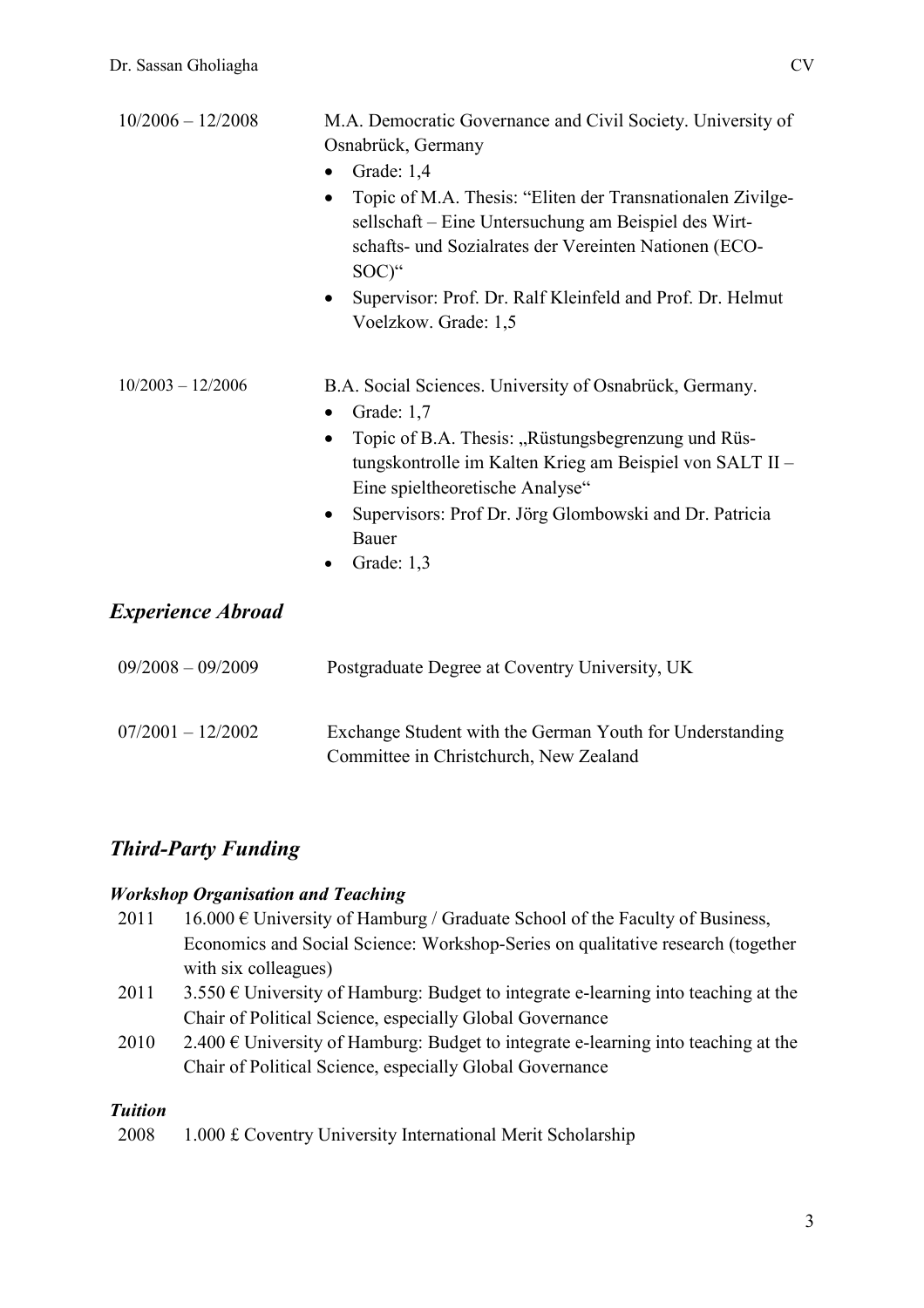#### *Travel Grants*

| 2016 | 400 \$ ISA Atlanta; $800 \text{ } \in \text{DAAD}$                                           |
|------|----------------------------------------------------------------------------------------------|
| 2015 | 450 \$ ISA New Orleans; 374 \$ ISA Workshop Grant; 400 $\epsilon$ University of Ham-<br>burg |
| 2014 | 200 € Centre for Globalisation and Governance; 650 € University of Hamburg                   |
| 2012 | $500 \text{ }\in$ Centre for Globalisation and Governance                                    |

- 2011  $523 \text{ } \in \text{DAAD}$
- 2011  $400 \text{ }\epsilon$  Graduate School of the Faculty of Business, Economics and Social Science at the University of Hamburg

#### *Contributions to Third-Party Funding Applications (not granted)*

- 2016 Contribution to an *ERC Advanced Grant* Application: Normative Meaning in Crisis: Contestation for Consent in International Relations, including two Postdoc positions (together with Antje Wiener and Maren Hofius)
- 2015/2016 Coordinator for a DFG Research Unit at the University of Hamburg: Constitutionalism Unbound: Contested Narratives of Global Constitutionalisation
- 2015 Work package as part of a Horizon 2020 Application: Challenging Europe's Normative Role In The Transitional International Order: Global Justice And The 'Responsibility To Protect' (together with Antje Wiener)

## *Invited Talks and Lectures*

| 2019 | "Analysing Norm Collisions: An intersubjective and agency-oriented perspec-<br>tive", 18.06.2019, University of Applied Science, Fulda, Germany                                            |
|------|--------------------------------------------------------------------------------------------------------------------------------------------------------------------------------------------|
| 2018 | "Perspectives for Humanitarian Research in International Relations", Roundtable<br>at the 12th Pan-European Conference on International Relations, 12-15.9.2018,<br>Prague, Czech Republic |
| 2018 | "Norm Collisions in Global Politics: The Case of Drug Use and Control", TU<br>Braunschweig, IR Colloquium (Prof. Dr. Anja P. Jakobi), 16.05.2018, Braun-<br>schweig, Germany               |
| 2016 | "US-Außenpolitik nach Obama", German Youth for Understanding Committee,<br>27.10.2016, Hamburg, Germany                                                                                    |
| 2016 | "Die Rolle der USA in der Welt", German Youth for Understanding Committee,<br>18.06.2016, Hamburg, Germany                                                                                 |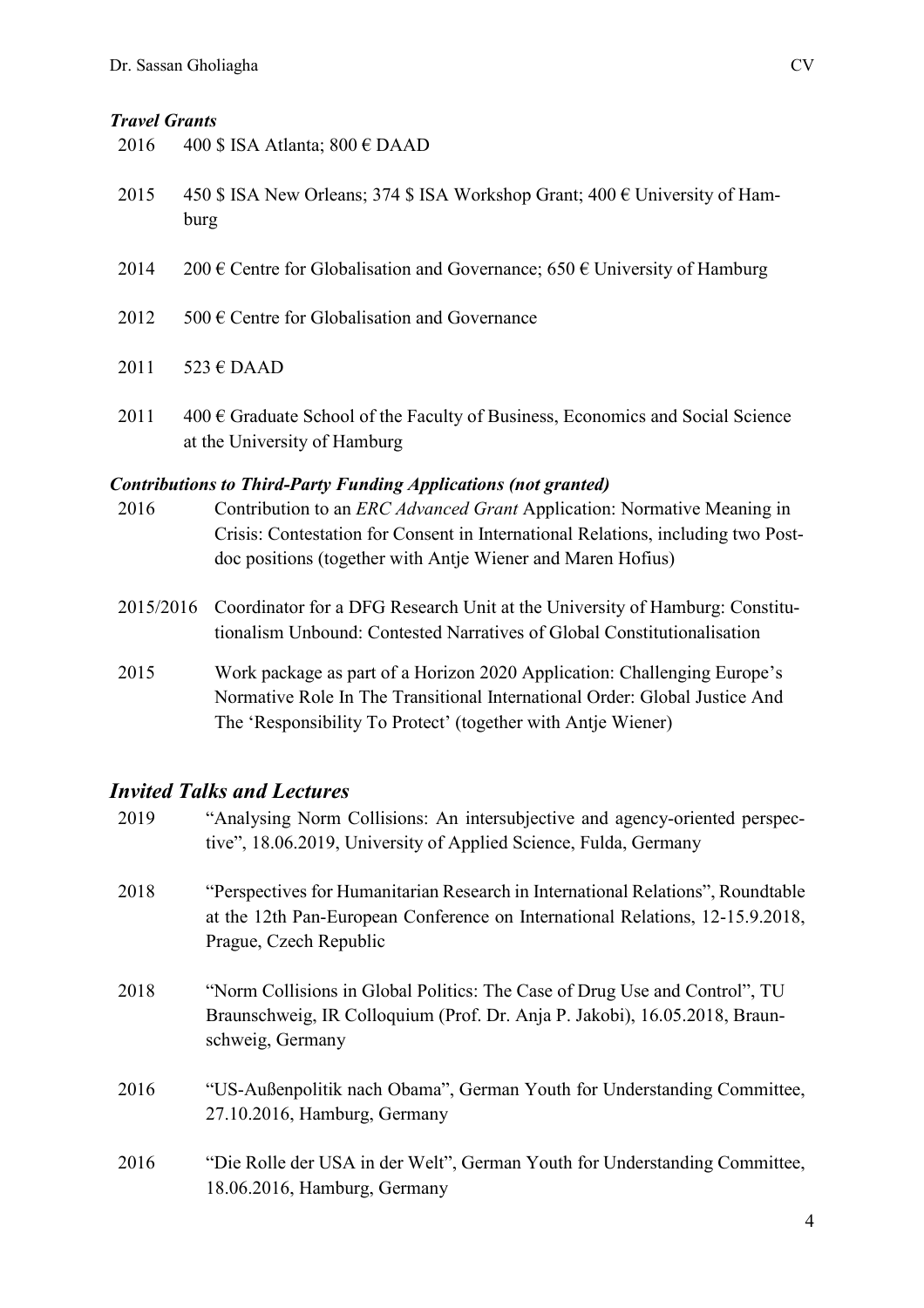2015 Lunchtime Talk on "Digitalization and Civil Society: How does Digitalization Establish New Actors in the International Arena?" Part of the 4th Network Consolidation Programme: "Diplomacy in Times of Digitalization", organised by the Federal Foreign Office 21.10.2015, Hamburg, Germany (together with Maren Hofius)

## *Organised Panels and Workshops*

| 2021 | World Café "Whither Norms Research in Times of Uncertainty?", 28. Wissenschaft-<br>licher Kongress der Deutschen Vereinigung für Politikwissenschaft, 14.-16.09.2021<br>(online), (together with Johanna Speyer, Jan Wilken und Carmen Wunderlich)                                                                 |
|------|--------------------------------------------------------------------------------------------------------------------------------------------------------------------------------------------------------------------------------------------------------------------------------------------------------------------|
| 2021 | Panel "Norms Research Beyond IR", 28. Wissenschaftlicher Kongress der Deut-<br>schen Vereinigung für Politikwissenschaft, 14.-16.09.2021 (online), (together with<br>Carmen Wunderlich)                                                                                                                            |
| 2020 | Panel "Neue Wege in der IB-Normenforschung: konzeptionelle und theoretische<br>Herausforderungen", 6. Offene Sektionstagung, Sektion "Internationale Bezie-<br>hungen", Deutsche Vereinigung für Politikwissenschaft, University Freiburg<br>(online), Germany, 07.-09.10.2020 (together with Lisbeth Zimmermamnn) |
| 2020 | Workshop on "Norm Dynamics and Norm Collisions", 20-21.9.2020, WZB Ber-<br>lin, Germany (together with Anna Holzscheiter and Andrea Liese)                                                                                                                                                                         |
| 2019 | Panel "Responsibility in World Politics – International institutions as subjects of<br>responsibility", 60th ISA Annual Convention, Toronto, Canada, 27-30. März<br>2019 (together with Mitja Sienknecht)                                                                                                          |
| 2019 | Author Meets Critics Roundtable on Antje Wiener's "Contestation and Consti-<br>tution of Norms in Global International Relations" (Cambridge University<br>Press, 2018), 60th ISA Annual Convention, Toronto, Canada, 27-30.3.2019                                                                                 |
| 2018 | Workshop "Norms between Normality and Normativity" at the University of<br>Hamburg, Germany 11-12.10.2018 (together with Frank Gadinger, Maren<br>Hofius, Philip Liste, and Jan Wilkens)                                                                                                                           |
| 2018 | Panel "Internationalen Normen und den Grenzen der Demokratie", 27. Wissen-<br>schaftlichen Kongress der Deutschen Vereinigung für Politikwissenschaft, Uni-<br>versity of Frankfurt, Germany, 25-28.09.2018 (together with Lisbeth Zimmer-<br>mann)                                                                |
| 2018 | "Gibt es eine (Ober)Grenze von Menschenrechten", 27. Wissenschaftlichen<br>Kongress der Deutschen Vereinigung für Politikwissenschaft, University of<br>Frankfurt, Germanz, 25-28.09.2018 (together with Simon Koschut)                                                                                            |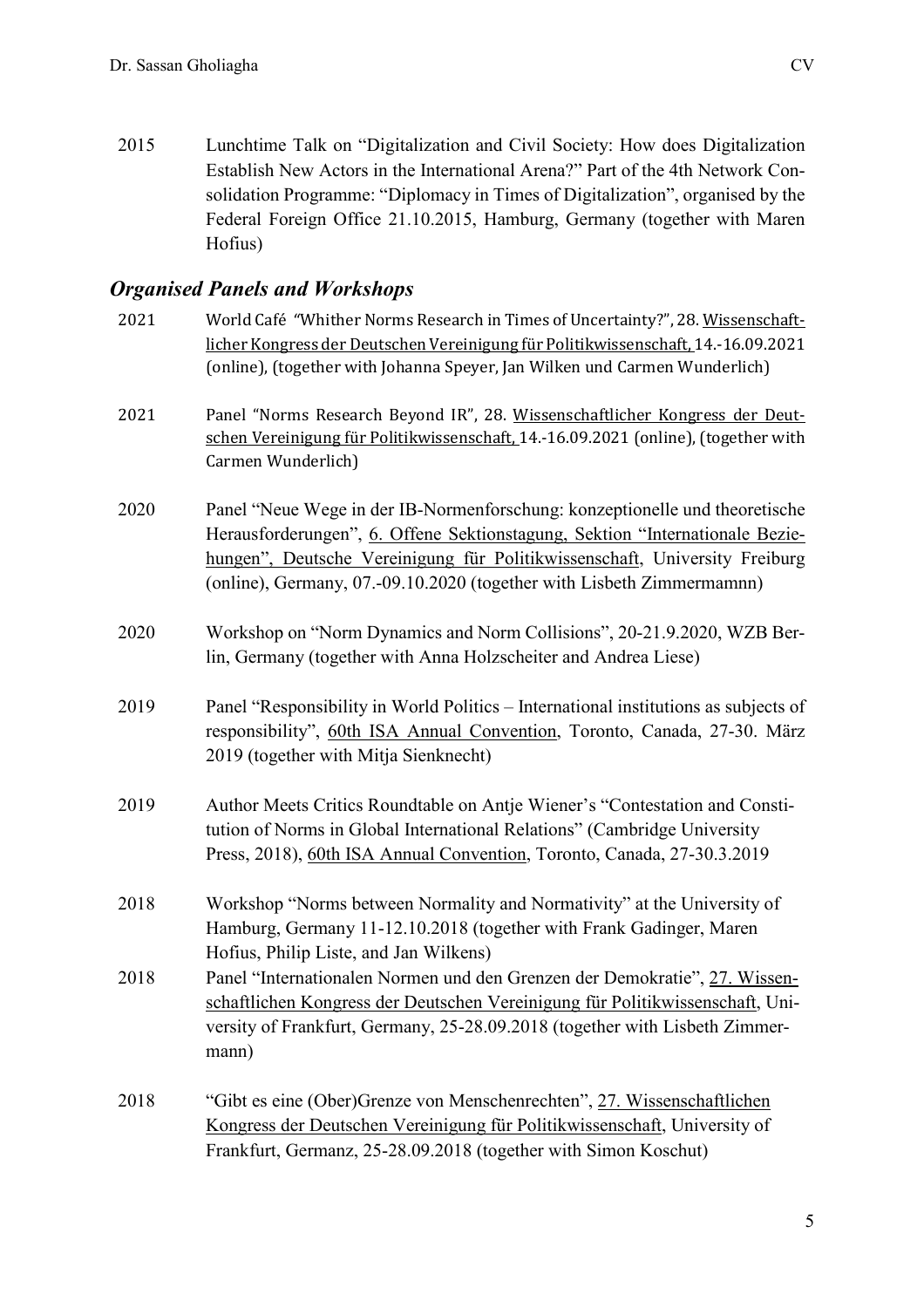- 2018 Panel "Norms of Humanitarian Politics", 12th Pan-European Conference on International Relations, Prague, Czech Republic: 12-15.09.2018 (together with Caroline Fehl)
- 2018 Panel "Relationships between Norms: Contestation, Collision, and more?", ECPR General Conference 2018, University of Hamburg, Germany: 22- 25.08.2018 (together with Andrea Liese)
- 2017 Panel "R2P: New Approaches and Perspectives", 5. Offene Sektionstagung der Sektion Internationale Beziehungen der Deutschen Vereinigung für Politikwissenschaft, University of Bremen, Germany, 04-06.10.2017 (together with Bastian Loges)
- 2016 Panel on "Drone Strikes and Targeted Killing: Insights from Theory and Methodology", 57th ISA Annual Convention, Atlanta, USA, 16.-19.03.2016

## *Selected Workshops and Conferences (active participation)*

- 2020 6. Offene Sektionstagung, Sektion Internationale Beziehungen, Deutsche Vereinigung für Politikwissenschaft, University of Freiburg, Germany (online), 07.- 09.10.2020: The Heart Rhythm of Norm Collisions. A Comparative Analysis of Norm Collisions and Responses in IR (together with Anna Holzscheiter and Andrea Liese)
- 2019 13th Pan-European Conference on International Relations, Sofia, Bulgaria, 11- 14.9.2019: Advocacy Coalitions and Norm Collisions: Insights from International Drug Control, Human Trafficking, and Child Labour (together with Anna Holzscheiter; additional co-author Andrea Liese)
- 2019 60th ISA Annual Convention, Toronto, Canada, 27-30.3.2019: Analysing Norm Collisions: An intersubjective and agency-oriented perspective (together with Andrea Liese, additional co-author: Anna Holzscheiter); Lifting the Veil? Critical Norms Research, Freedom and Equality in the Context of the 'Arab Spring' (coauthors: Maren Hofius, Jan Wilkens, and Hannes Hansen-Magnusson)
- 2018 4. Workshop der DVPW Themengruppe IB-Normenforschung: Norms and the Role of Agency, University of Potsdam, Germany, 4-5.05.2018: Algorithms, Autonomy, Agency: The Curious Case of Lethal Autonomous Weapon Systems
- 2017 5. Offene Sektionstagung, Sektion "Internationale Beziehungen", Deutsche Vereinigung für Politikwissenschaft, University of Bremen, Germany, 04.- 06.10.2017: Telling the Story of R2P: A narrative account of the Responsibility to Protect (together with Bastian Loges); Meaningful Human Control – A Contested Norm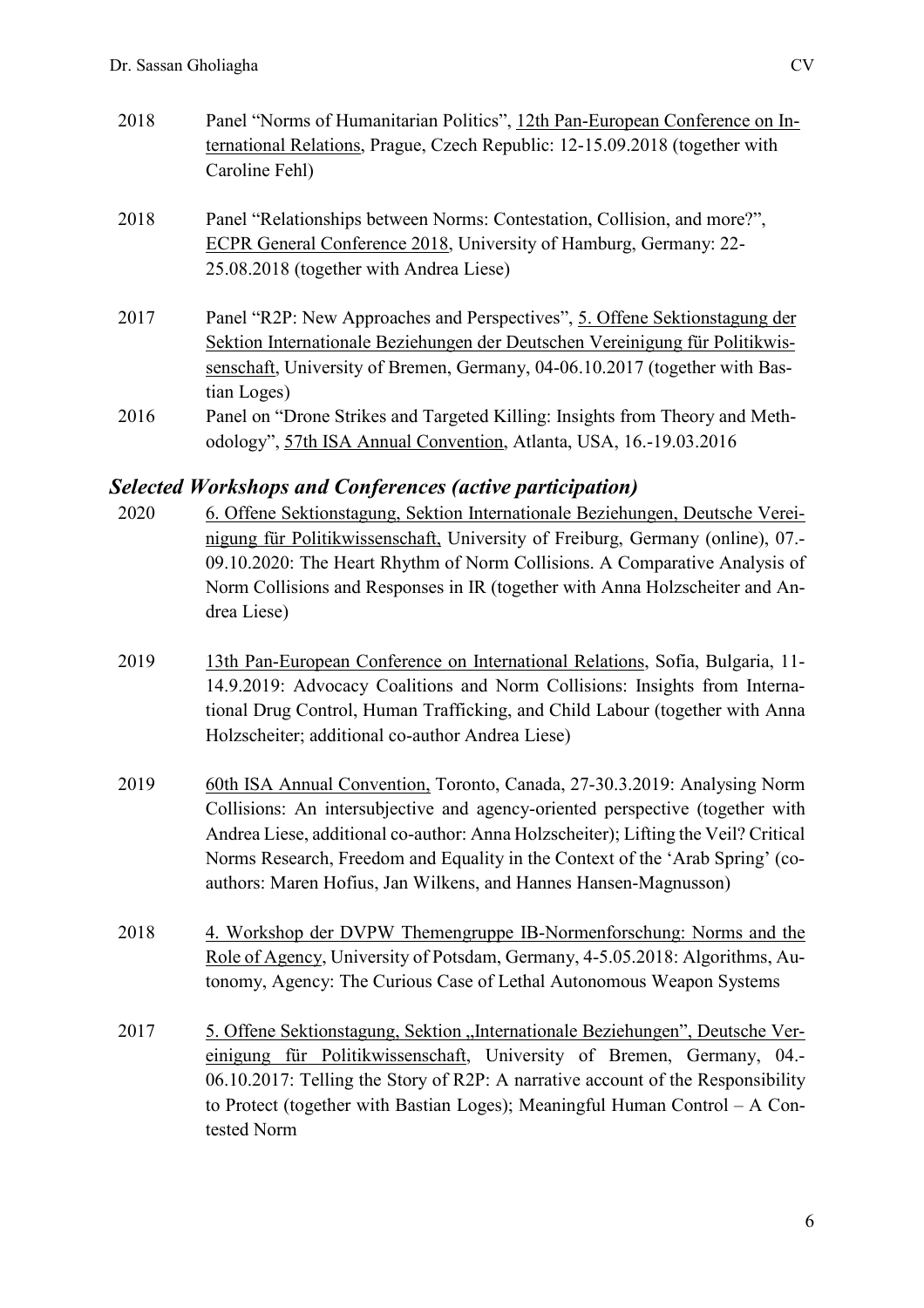- 2016 57th Annual Convention of the International Studies Association*,* Atlanta, USA, 16.-19.03.2016: Targeted Killing via Drones: Accounting for Harm in Individualized War; R2P: Opening Discursive Spaces for Politics of Protection
- 2015 ISA Catalytic Workshop: "The Responsibility to Protect Doctrine at Ten Consolidation and Contestation", New Orleans, USA, 17.02.2015: 'To Prevent Future Kosovos and Future Rwandas': A critical view on R2P's development
- 2013 Workshop "Menschenrechtsschutz jenseits staatlicher Grenzen: Von Rechten und Pflichten", Arbeitskreis Menschenrechte der DVPW, TU Darmstadt, Germany, 11.10.2013: Recht und Politik: Zwei Narrative über das Individuum in internationalen Beziehungen: Strafverfolgung, Schutz, und gezieltes Töten außerhalb von Staaten

## *Public Outreach*

| 2020 | Expert talks with members of the German parliament and/or their staff mem-<br>bers as part of the <i>Leibniz im Bundestag</i> Programme |
|------|-----------------------------------------------------------------------------------------------------------------------------------------|
| 2019 | Expert talks with members of the German parliament and/or their staff mem-<br>bers as part of the <i>Leibniz im Bundestag</i> Programme |
| 2018 | Expert talks with members of the German parliament and/or their staff mem-<br>bers as part of the <i>Leibniz im Bundestag</i> Programme |

## *Teaching Experience*

l

| Term <sup>1</sup><br>SoSe 2021 | Seminar/Course<br>BA-Seminar: Introduction to International<br>Politics <sup>2</sup>                                                                                    | <b>Institution</b><br>TU Braunschweig          |
|--------------------------------|-------------------------------------------------------------------------------------------------------------------------------------------------------------------------|------------------------------------------------|
| WiSe 2020/2021                 | 2-day seminar for PhD Student at the Berlin<br>International College of Research and Gradu-<br>ate Training zu Interviews (together with Dr.<br>Mariam Salehi)          | FU Berlin                                      |
| SoSe 2020                      | Individual Consultation for PhD Students at<br>the Berlin International College of Research<br>and Graduate Training zu Interviews (together<br>with Dr. Mariam Salehi) | FU Berlin                                      |
| SoSe 2017<br>SoSe 2017         | BA-Seminar: Introduction to Political Science<br>BA-Seminar: The European Union: Actors,<br><b>Structures, Current Challenges</b>                                       | University of Hamburg<br>University of Hamburg |

 $<sup>1</sup>$  SoSe refers to the summer term and WiSe to the winter term at German Universities.</sup>

<sup>&</sup>lt;sup>2</sup> Due to student numbers the course was offered four times. I co-taught it with my colleague Dr. Bastian Loges, who taught the first part of the semester, while I taught the second part of the semester.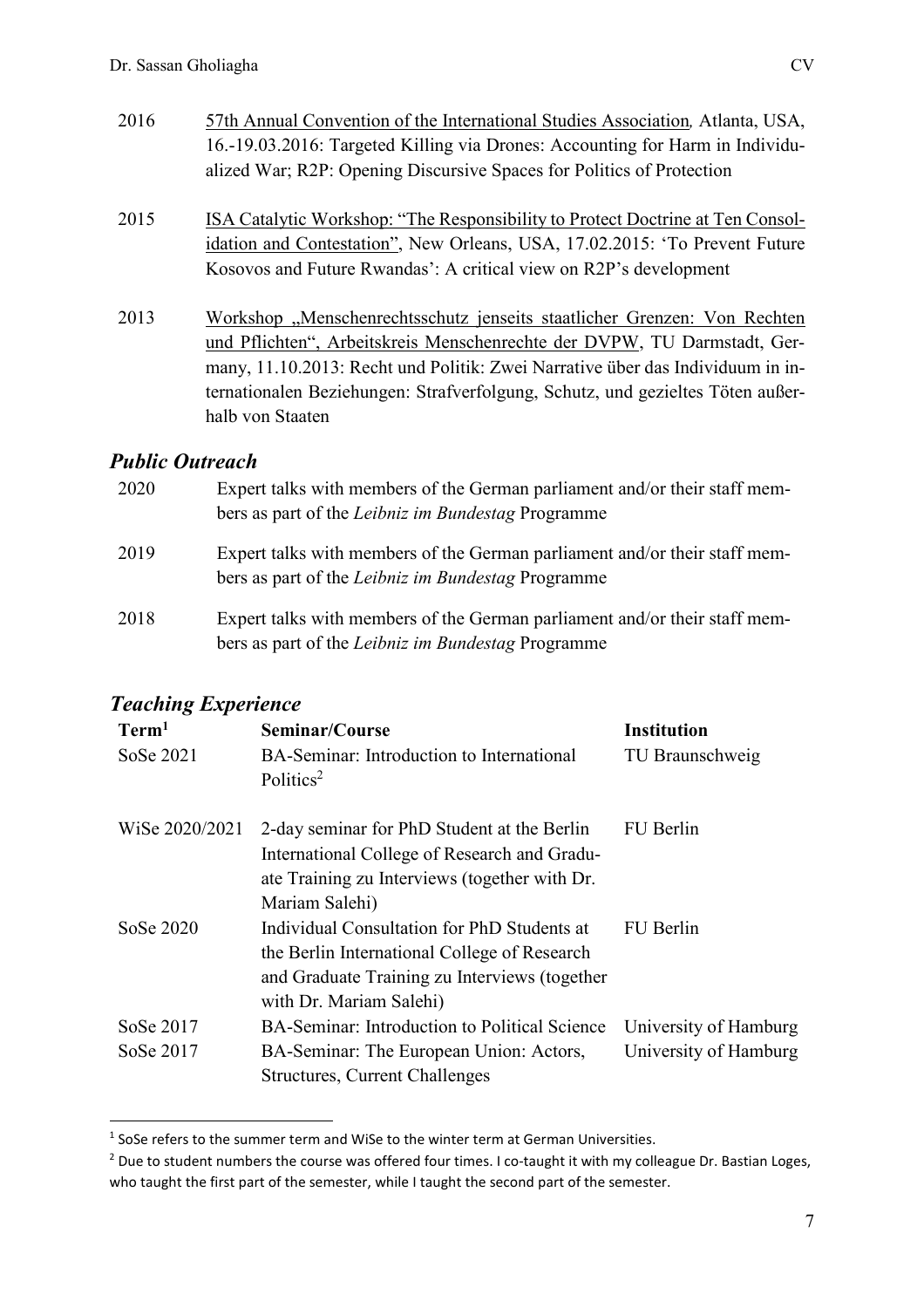| SoSe 2016   | BA-Seminar: International Relations and In-<br>ternational Law                                                        | University of Hamburg |
|-------------|-----------------------------------------------------------------------------------------------------------------------|-----------------------|
| SoSe 2016   | MA-Seminar: The Humanization of Interna-<br>tional Relations: International Criminal Law,<br>Drones, and Human Rights | University of Hamburg |
| SoSe 2012   | BA-Seminar: Diplomacy, International Rela-<br>tions & International Law                                               | University of Hamburg |
| SoSe 2011   | BA-Seminar: Norms in International<br>Relations                                                                       | University of Hamburg |
| SoSe $2010$ | BA-Seminar: Norms in International Rela-<br>tions (together with Prof. Dr. Antie Wiener)                              | University of Hamburg |

## *Service, Reviews, Memberships*

## *Service to the Academic Community*

| 2021             | Member of the Flexible Funding Selection Committee at the WZB Berlin Social<br>Science Center                                                                                                                                                             |
|------------------|-----------------------------------------------------------------------------------------------------------------------------------------------------------------------------------------------------------------------------------------------------------|
| 2019             | Member of the ISA Theory Section's Best Paper Award Committee                                                                                                                                                                                             |
| Since<br>03/2017 | Speaker of the DVPW Thematic Group "IB-Normenforschung" (March 2017 –<br>November 2020: together with Simon Koschut, Carmen Wunderlich und<br>Lisbeth Zimmermann; since November 2020 together with Johanna Speyer, Jan<br>Wilkens and Carmen Wunderlich) |
| 2017             | Member of the ISA Theory Section's Best Paper Award Committee                                                                                                                                                                                             |
| $2010 -$<br>2015 | Early career researchers' representative: Council of the Department of Social<br>Sciences at the University of Hamburg $(11/2010 - 04/2015)$                                                                                                              |